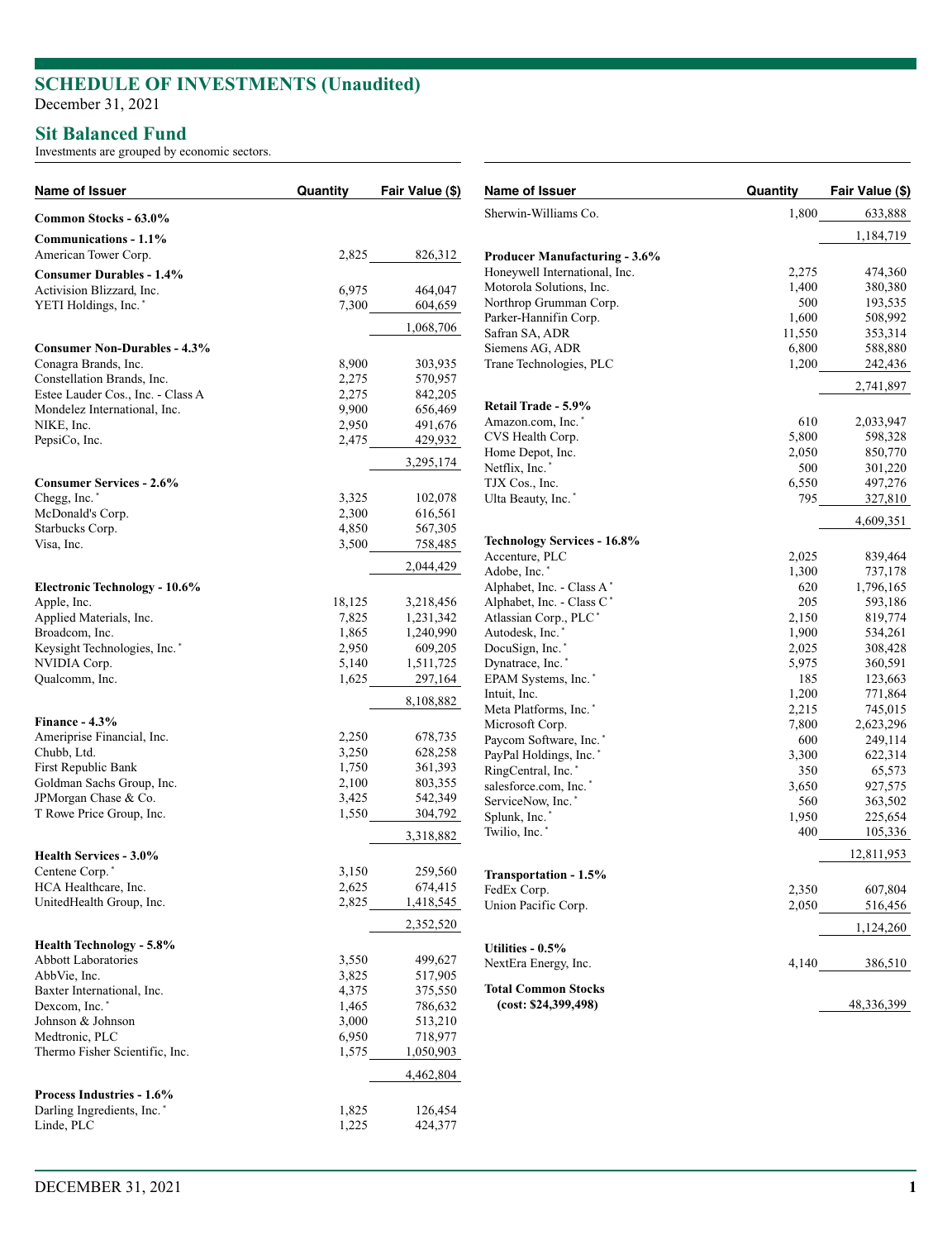# **Sit Balanced Fund (Continued)**

| Name of Issuer                                                                     | Principal<br>Amount (\$) | Fair Value (\$)   |
|------------------------------------------------------------------------------------|--------------------------|-------------------|
| Bonds $-30.8\%$                                                                    |                          |                   |
| <b>Asset-Backed Securities - 0.4%</b>                                              |                          |                   |
| <b>Bayview Opportunity Master Fund</b>                                             |                          |                   |
| 2017-SPL1 A, 4.00%, 10/28/64 <sup>1,4</sup>                                        | 32,720                   | 33,116            |
| New Century Home Equity Loan Trust<br>2005-A A4W, 4.71%, 8/25/35 <sup>14</sup>     | 343                      | 342               |
| <b>OSCAR US Funding Trust VII, LLC</b><br>2017-2A A4, 2.76%, 12/10/24 <sup>4</sup> | 25,952                   | 26,063            |
| Small Business Administration:                                                     |                          |                   |
| 2008-20A 1, 5.17%, 1/1/28                                                          | 22,632                   | 24,287            |
| 2007-20H 1, 5.78%, 8/1/27                                                          | 20,899                   | 22,470            |
| Towd Point Mortgage Trust:                                                         |                          |                   |
| 2020-MH1 A1A, 2.18%, 2/25/60 <sup>1,4</sup>                                        | 123,704                  | 123,606           |
| 2019-MH1 A2, 3.00%, 11/25/58 <sup>1,4</sup>                                        | 100,000                  | 101,827           |
|                                                                                    |                          | 331,711           |
| <b>Collateralized Mortgage Obligations - 4.0%</b>                                  |                          |                   |
| Fannie Mae:                                                                        |                          |                   |
| 2017-84 JP, 2.75%, 10/25/47                                                        | 24,659                   | 25,608            |
| 2003-34 A1, 6.00%, 4/25/43                                                         | 28,588                   | 31,892            |
| 2004-T1 1A1, 6.00%, 1/25/44                                                        | 17,780                   | 20,103            |
| 1999-17 C, 6.35%, 4/25/29                                                          | 7,436                    | 8,236             |
| 2001-82 ZA, 6.50%, 1/25/32                                                         | 11,211                   | 12,491            |
| 2009-30 AG, 6.50%, 5/25/39                                                         | 32,332                   | 37,424            |
| 2013-28 WD, 6.50%, 5/25/42                                                         | 33,129                   | 39,130            |
| 2004-T1 1A2, 6.50%, 1/25/44<br>2004-W9 2A1, 6.50%, 2/25/44                         | 53,271<br>31,076         | 60,975<br>35,535  |
| 2010-108 AP, 7.00%, 9/25/40                                                        | 775                      | 892               |
| 2004-T3 1A3, 7.00%, 2/25/44                                                        | 5,833                    | 6,785             |
| 1993-21 KA, 7.70%, 3/25/23                                                         | 5,993                    | 6,152             |
| Freddie Mac:                                                                       |                          |                   |
| 4293 BA, 5.28%, 10/15/47 <sup>1</sup>                                              | 11,286                   | 12,787            |
| 2122 ZE, 6.00%, 2/15/29                                                            | 42,079                   | 47,161            |
| 2126 C, 6.00%, 2/15/29                                                             | 24,756<br>26,876         | 27,460            |
| 2480 Z, 6.00%, 8/15/32<br>2485 WG, 6.00%, 8/15/32                                  | 26,964                   | 30,190<br>30,551  |
| 2575 QE, 6.00%, 2/15/33                                                            | 13,140                   | 14,805            |
| 2980 QA, 6.00%, 5/15/35                                                            | 13,012                   | 14,577            |
| 2283 K, 6.50%, 12/15/23                                                            | 1,813                    | 1,887             |
| 2357 ZJ, 6.50%, 9/15/31                                                            | 17,441                   | 19,497            |
| 4520 HM, 6.50%, 8/15/45                                                            | 16,449                   | 19,342            |
| 3704 CT, 7.00%, 12/15/36                                                           | 11,541                   | 13,684            |
| 2238 PZ, 7.50%, 6/15/30                                                            | 10,162                   | 11,837            |
| Government National Mortgage Association:                                          |                          |                   |
| 2021-86 WB, 4.73%, 5/20/51 <sup>1</sup>                                            | 184,921                  | 208,902           |
| 2021-27 CW, 5.00%, 2/20/51 <sup>1</sup>                                            | 156,637                  | 182,903           |
| 2021-104 HT, 5.50%, 6/20/51                                                        | 193,206                  | 222,379           |
| 2021-27 AW, 5.85%, 2/20/51 <sup>1</sup><br>2015-80 BA, 6.99%, 6/20/45 <sup>1</sup> | 223,860<br>14,984        | 266,032<br>17,032 |
| 2018-147 AM, 7.00%, 10/20/48                                                       | 42,761                   | 46,967            |
| 2018-160 DA, 7.00%, 11/20/48                                                       | 37,029                   | 41,471            |
| 2014-69 W, 7.21%, 11/20/34 <sup>1</sup>                                            | 18,666                   | 21,421            |
| 2013-133 KQ, 7.32%, 8/20/38 <sup>1</sup>                                           | 20,244                   | 23,504            |
| 2005-74 HA, 7.50%, 9/16/35                                                         | 3,575                    | 3,763             |
|                                                                                    |                          |                   |

| Name of Issuer                                                                    | <b>Principal</b><br>Amount (\$) | Fair Value (\$)    |
|-----------------------------------------------------------------------------------|---------------------------------|--------------------|
|                                                                                   |                                 |                    |
| JP Morgan Mortgage Trust:<br>2021-13 A11, 0.90%, 4/25/52 <sup>1,4</sup>           |                                 |                    |
| 2021-3 A4, 2.50%, 7/1/51 <sup>1,4</sup>                                           | 337,013<br>152,812              | 336,598<br>154,155 |
| 2021-6 A4, 2.50%, 10/25/51 <sup>1,4</sup>                                         | 353,584                         | 356,691            |
| 2021-13 A4, 2.50%, 4/25/52 <sup>1,4</sup>                                         | 332,684                         | 334,776            |
| 2019-HYB1 A5A, 3.00%, 10/25/49 <sup>1,4</sup>                                     | 48,835                          | 48,829             |
| 2020-8 A3, 3.00%, 3/25/51 <sup>1,4</sup>                                          | 22,934                          | 23,242             |
| New Residential Mortgage Loan Trust:<br>2018-3A A1, 4.50%, 5/25/58 <sup>1,4</sup> | 49,355                          | 52,552             |
| PMT Loan Trust:<br>2013-J1 A11, 3.50%, 9/25/43 <sup>1,4</sup>                     | 34,087                          | 34,257             |
| Sequoia Mortgage Trust:                                                           |                                 |                    |
| 2020-4 A5, 2.50%, 11/25/50 <sup>1,4</sup>                                         | 57,983                          | 58,561             |
| 2019-5 A4, 3.50%, 12/25/49 <sup>1,4</sup>                                         | 2,955                           | 2,952              |
| Vendee Mortgage Trust:                                                            |                                 |                    |
| 1994-2 2, 5.44%, 5/15/24 <sup>1</sup>                                             | 2,030                           | 2,031              |
| 2008-1 B, 6.04%, 3/15/25 <sup>1</sup>                                             | 8,674                           | 9,740              |
| Wells Fargo Mortgaged Backed Securities<br>Trust:                                 |                                 |                    |
| 2020-5 A3, 2.50%, 9/25/50 <sup>1,4</sup>                                          | 45,811                          | 45,970             |
| 2020-2 A17, 3.00%, 12/25/49 <sup>1,4</sup>                                        | 36,699                          | 36,993             |
| 2020-2 A3, 3.00%, 12/25/49 <sup>1,4</sup>                                         | 15,599                          | 15,644             |
|                                                                                   |                                 | 3,076,366          |
| Corporate Bonds - 8.3%                                                            |                                 |                    |
| American Equity Investment Life Holding Co.,                                      |                                 |                    |
| 5.00%, 6/15/27                                                                    | 75,000                          | 84,975             |
| Baker Hughes a GE Co., LLC, 3.34%,<br>12/15/27                                    | 200,000                         | 213,321            |
| Bank of America Corp., 3 Mo. Libor + 1.04,<br>$3.42\%, 12/20/28$ <sup>1</sup>     | 200,000                         | 213,685            |
| British Airways 2020-1 Class B Pass Through                                       |                                 |                    |
| Trust, 8.38%, 11/15/28 <sup>4</sup>                                               | 53,981                          | 61,991             |
| Cabot Corp., 3.40%, 9/15/26                                                       | 183,000                         | 191,859            |
| Canadian Pacific Railway Co., 7.13%,<br>10/15/31                                  | 100,000                         | 138,952            |
| Charles Stark Draper Laboratory, Inc., 4.39%,                                     |                                 |                    |
| 9/1/48                                                                            | 100,000                         | 114,238            |
| CNO Financial Group, Inc., 5.25%, 5/30/29                                         | 100,000                         | 114,936            |
| Concho Resources, Inc., 2.40%, 2/15/31<br>ConocoPhillips Co., 6.95%, 4/15/29      | 200,000<br>125,000              | 195,084<br>164,588 |
| CVS Pass-Through Trust, 7.51%, 1/10/32 <sup>4</sup>                               | 127,988                         | 158,592            |
| Delta Air Lines 2015-1 Class A Pass Through                                       |                                 |                    |
| Trust, 3.88%, 7/30/27<br>Delta Air Lines 2015-1 Class AA Pass                     | 147,826                         | 154,670            |
| Through Trust, 3.63%, 7/30/27                                                     | 129,346                         | 135,949            |
| Duke Energy Florida, LLC:                                                         |                                 |                    |
| 2.54%, 9/1/29                                                                     | 50,000                          | 51,495             |
| 2.86%, 3/1/33<br>Entergy Louisiana, LLC, 4.95%, 1/15/45                           | 120,000                         | 124,961            |
| Equifax, Inc., 6.90%, 7/1/28                                                      | 150,000<br>150,000              | 161,258<br>188,915 |
| Equinor ASA, 7.15%, 11/15/25                                                      | 150,000                         | 180,754            |
| Fairfax Financial Holdings, Ltd., 7.75%,                                          |                                 |                    |
| 7/15/37                                                                           | 150,000                         | 207,964            |
| Flex, Ltd., 4.88%, 5/12/30                                                        | 200,000                         | 228,270            |
| ITT, LLC, 7.40%, 11/15/25                                                         | 25,000                          | 28,912             |
| JetBlue Airways, 4.00%, 11/15/32                                                  | 233,641                         | 252,066            |
| Johnson & Johnson, 3.55%, 3/1/36                                                  | 150,000                         | 171,845            |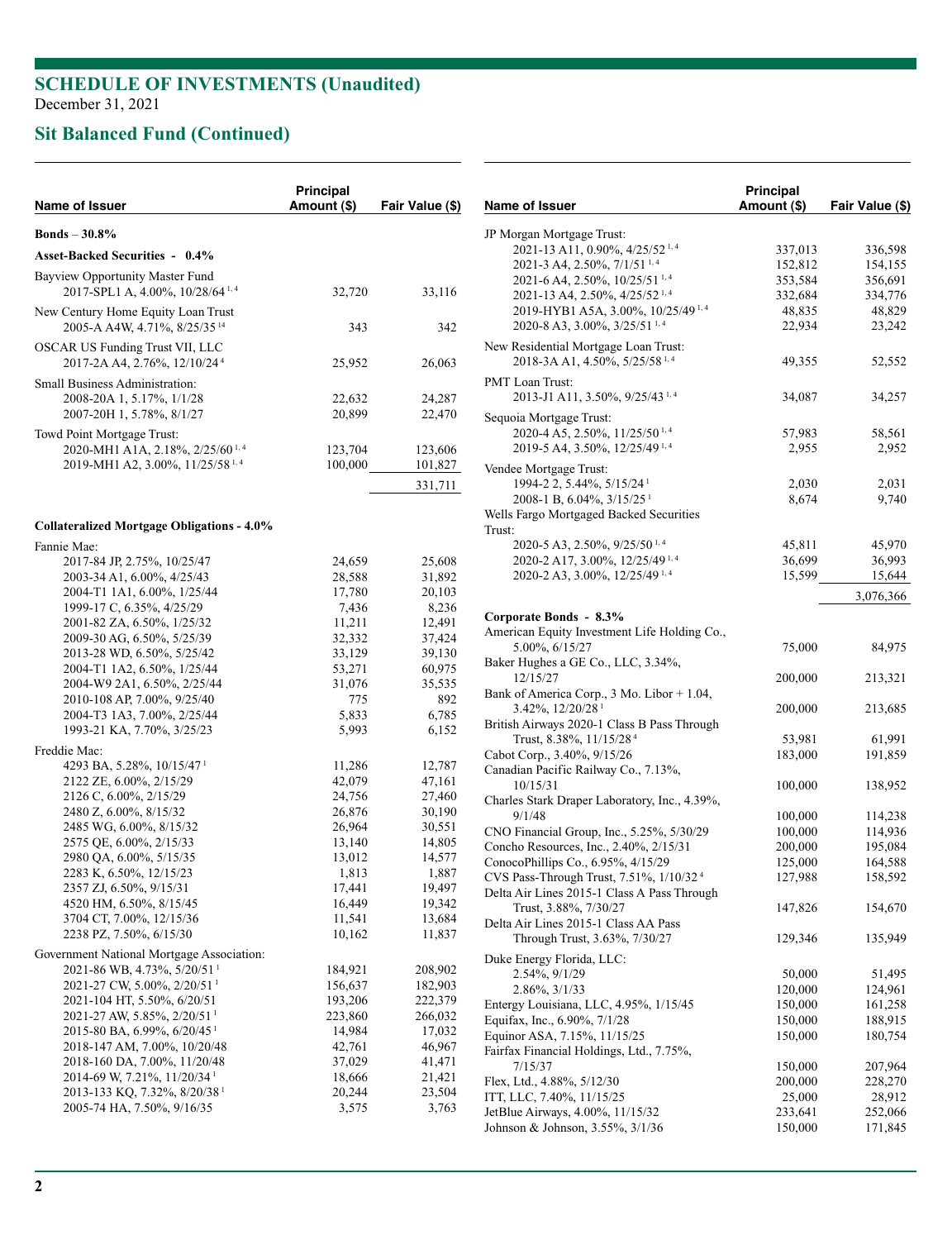# **Sit Balanced Fund (Continued)**

|                                                                                                | <b>Principal</b> |                   |
|------------------------------------------------------------------------------------------------|------------------|-------------------|
| Name of Issuer                                                                                 | Amount (\$)      | Fair Value (\$)   |
| JPMorgan Chase & Co., 8.75%, 9/1/30                                                            | 100,000          | 151,077           |
| JPMorgan Chase & Co., 3 Mo. Libor $+$ 0.95%,                                                   |                  |                   |
| $3.51\%, \frac{1}{23}/291$                                                                     | 50,000           | 53,602            |
| Lincoln National Corp., 7.00%, 6/15/40                                                         | 100,000          | 152,819           |
| Motorola Solutions, Inc., 2.75%, 5/24/31                                                       | 225,000          | 225,655           |
| Northern Trust Corp. (Subordinated), 3 Mo.                                                     |                  |                   |
| Libor + 1.13%, 3.38%, $5/8/321$                                                                | 250,000          | 263,379           |
| PacifiCorp, 7.70%, 11/15/31                                                                    | 150,000          | 214,379           |
| Polar Tankers, Inc., 5.95%, 5/10/37 <sup>4</sup>                                               | 100,000          | 123,189           |
| Principal Financial Group, Inc., 3 Mo. Libor +<br>$3.04\%, 3.20\%, 5/15/55$ <sup>1</sup>       |                  |                   |
|                                                                                                | 100,000          | 99,123<br>149,641 |
| Royal Bank of Canada, $0.64\%$ , $11/2/26$ <sup>1</sup><br>Security Benefit Life Insurance Co. | 150,000          |                   |
| (Subordinated), 7.45%, 10/1/33 <sup>4</sup>                                                    | 100,000          | 127,370           |
| Spirit Airlines, 4.10%, 4/1/28                                                                 | 115,466          | 119,050           |
| Suncor Energy, Inc., 5.35%, 7/15/33                                                            | 63,000           | 76,432            |
| Tennessee Gas Pipeline Co., LLC, 7.00%,                                                        |                  |                   |
| 10/15/28                                                                                       | 213,000          | 271,957           |
| Tyco Intl. Finance, 3.90%, 2/14/26                                                             | 200,000          | 209,569           |
| United Airlines 2018-1 Class AA Pass Through                                                   |                  |                   |
| Trust, 3.50%, 3/1/30                                                                           | 300,538          | 313,135           |
| United Airlines 2019-2 Class AA Pass Through                                                   |                  |                   |
| Trust, 2.70%, 5/1/32                                                                           | 140,337          | 139,209           |
| Unum Group, 7.25%, 3/15/28                                                                     | 25,000           | 31,450            |
| WestRock MWV, LLC, 7.95%, 2/15/31                                                              | 100,000          | 141,122           |
|                                                                                                |                  | 6,401,438         |
| Federal Home Loan Mortgage Corporation - 0.1%                                                  |                  |                   |
| 7.50%, 7/1/29                                                                                  | 74,791           | 84,823            |
| 8.00%, 2/1/34                                                                                  | 7,160            | 8,034             |
| 8.50%, 9/1/24                                                                                  | 321              | 322               |
|                                                                                                |                  | 93,179            |
|                                                                                                |                  |                   |
| Federal National Mortgage Association - 1.0%<br>5.50%, 10/1/33                                 | 37,877           | 41,560            |
| 5.50%, 8/1/56                                                                                  | 211,476          | 242,748           |
| $6.00\%, 7/1/41$                                                                               | 191,935          | 221,387           |
| $6.50\%, 2/1/24$                                                                               | 5,642            | 5,791             |
| $6.50\%, 9/1/27$                                                                               | 25,781           | 28,443            |
| $6.50\%, 6/1/40$                                                                               | 76,194           | 86,277            |
| 7.00%, 1/1/32                                                                                  | 9,524            | 10,266            |
| 7.00%, 3/1/33                                                                                  | 15,009           | 16,558            |
| 7.00%, 12/1/38                                                                                 | 22,193           | 24,255            |
| 8.00%, 6/1/24                                                                                  | 4,474            | 4,701             |
| 8.00%, 1/1/31                                                                                  | 6,677            | 6,734             |
| 8.00%, 2/1/31                                                                                  | 16,054           | 19,182            |
| 8.00%, 9/1/37                                                                                  | 39,694           | 45,672            |
| 8.43%, 7/15/26                                                                                 | 1,876            | 1,903             |
| 8.50%, 10/1/30                                                                                 | 16,958           | 19,247            |
| 10.00%, 6/1/31                                                                                 | 20,874           | 22,892            |
|                                                                                                |                  | 797,616           |
| <b>Government National Mortgage Association - 0.2%</b>                                         |                  |                   |
| 5.00%, 5/20/48                                                                                 | 46,609           | 50,534            |
| 5.75%, 12/15/22                                                                                | 3,767            | 3,756             |
| 6.50%, 11/20/38                                                                                | 14,380           | 15,998            |
| 7.00%, 12/15/24                                                                                | 5,455            | 5,725             |
| 7.00%, 11/20/27                                                                                | 7,789            | 8,573             |
| 7.00%, 9/20/29                                                                                 | 21,258           | 23,735            |
| 7.00%, 9/20/38                                                                                 | 8,009            | 9,482             |
| 7.50%, 4/20/32                                                                                 | 15,334           | 16,898            |

| Name of Issuer                                                                      | <b>Principal</b><br>Amount (\$) | Fair Value (\$)    |
|-------------------------------------------------------------------------------------|---------------------------------|--------------------|
| 8.00%, 7/15/24                                                                      |                                 | 1,176<br>1,188     |
|                                                                                     |                                 | 135,889            |
| <b>Taxable Municipal Securities - 9.5%</b>                                          |                                 |                    |
| Chicago Park Dist., 2.53%, 1/1/34                                                   | 235,000                         | 228,098            |
| Chino Public Fin. Auth., 1.99%, 9/1/27                                              | 150,000                         | 149,223            |
| City of Encinitas CA, 1.45%, 9/1/27                                                 | 250,000                         | 244,250            |
| CO Health Facs. Auth., 3.13%, 5/15/27                                               | 250,000                         | 249,648            |
| Colorado Edu. & Cultural Fac. Auth., 3.97%,                                         |                                 |                    |
| 3/1/56                                                                              | 205,000                         | 225,043            |
| Coventry Local Sch. Dist., 2.20%, 11/1/29                                           | 200,000                         | 200,162            |
| Essex Co. Impt. Auth., 3.97%, 8/1/30 <sup>4</sup>                                   | 200,000                         | 201,422            |
| GBG, LLC, 3.50%, 6/1/37 <sup>4,9</sup>                                              | 150,000                         | 152,965            |
| Great Lakes Water Auth. Sewage Disposal                                             |                                 |                    |
| System, 3.51%, 7/1/44<br>IN Finance Auth., 3.31%, 3/1/51                            | 150,000<br>250,000              | 158,172<br>253,970 |
| Kentucky Higher Edu. Student Loan Corp.                                             |                                 |                    |
| (Subordinated), 5.27%, 6/1/36                                                       | 100,000                         | 105,701            |
| KS Dev. Finance Auth. Rev., 2.77%, 5/1/51                                           | 250,000                         | 248,168            |
| LaGrange Co. Regional Utility Dist., 2.98%,                                         |                                 |                    |
| 1/1/40                                                                              | 230,000                         | 224,229            |
| Louisiana State Trans. Auth., 1.45%, 2/15/27                                        | 300,000                         | 295,254            |
| Madison Co. Comm. Sch. Dist. No. 7, 1.90%,                                          |                                 |                    |
| 12/1/30                                                                             | 150,000                         | 145,649            |
| Maricopa Co. Industrial Dev. Auth., 5.00%,                                          |                                 |                    |
| 7/1/44 <sup>4</sup>                                                                 | 100,000                         | 99,899             |
| Massachusetts Edu. Auth.:                                                           |                                 |                    |
| 4.41%, 7/1/34                                                                       | 30,000                          | 32,625             |
| 4.00%, 1/1/32                                                                       | 50,000                          | 51,307             |
| MI State Hsg. Dev. Auth., 2.66%, 12/1/41                                            | 300,000                         | 296,823            |
| MN Hsg. Fin. Agy.:                                                                  |                                 |                    |
| 4.73%, $1/1/49$                                                                     | 10,000                          | 10,277             |
| 2.31%, $1/1/27$                                                                     | 160,000                         | 159,586            |
| NJ Higher Edu. Student Assit. Auth., 3.50%,                                         |                                 |                    |
| 12/1/39 <sup>8</sup>                                                                | 100,000                         | 106,080            |
| NJ Turnpike Auth., 1.71%, 1/1/29                                                    | 200,000                         | 194,286            |
| No. Dakota Hsg. Fin. Auth., 3.70%, 7/1/33                                           | 100,000                         | 104,701            |
| NY City Hsg. Dev. Corp.:                                                            |                                 |                    |
| 2.65%, 11/1/36                                                                      | 100,000                         | 101,005            |
| 2.74%, 11/1/36                                                                      | 250,000                         | 252,997            |
| NY Mortgage Agency, 2.98%, 10/1/40                                                  | 150,000                         | 149,515            |
| NY State Dormitory Auth., 2.69%, 7/1/35                                             | 200,000                         | 198,874            |
| Oregon State Fac. Auth.:                                                            |                                 |                    |
| 2.68%, 7/1/31                                                                       | 350,000                         | 349,118            |
| 3.29%, 10/1/40                                                                      | 100,000                         | 100,828            |
| Public Fin. Auth., 4.23%, 7/1/32                                                    | 105,000                         | 121,704            |
| South Carolina Student Loan Corp., 2.92%,                                           |                                 |                    |
| 12/1/28                                                                             | 200,000                         | 199,530            |
| State of Ohio, 2.17%, 12/1/31                                                       | 250,000                         | 250,313            |
| Texas Children's Hospital, 3.37%, 10/1/29 <sup>17</sup>                             | 115,000                         | 125,669            |
| Texas Trans. Comm. State Highway, 5.18%,                                            |                                 |                    |
| 4/1/30                                                                              | 150,000                         | 180,074            |
| Utah Charter Sch. Fin. Auth., 2.40%, 10/15/27<br>VA Hsg. Dev. Auth., 2.13%, 7/25/51 | 205,000<br>244,193              | 206,406            |
| WA State Hsg. Fin. Comm., 3.50%, 7/1/24 <sup>4</sup>                                | 250,000                         | 244,608<br>248,275 |
| Warren Consol. Schools, 1.85%, 5/1/31                                               | 250,000                         | 245,542            |
| Wichita Falls, 1.65%, 9/1/28                                                        | 145,000                         | 142,171            |
|                                                                                     |                                 |                    |
|                                                                                     |                                 | 7,254,167          |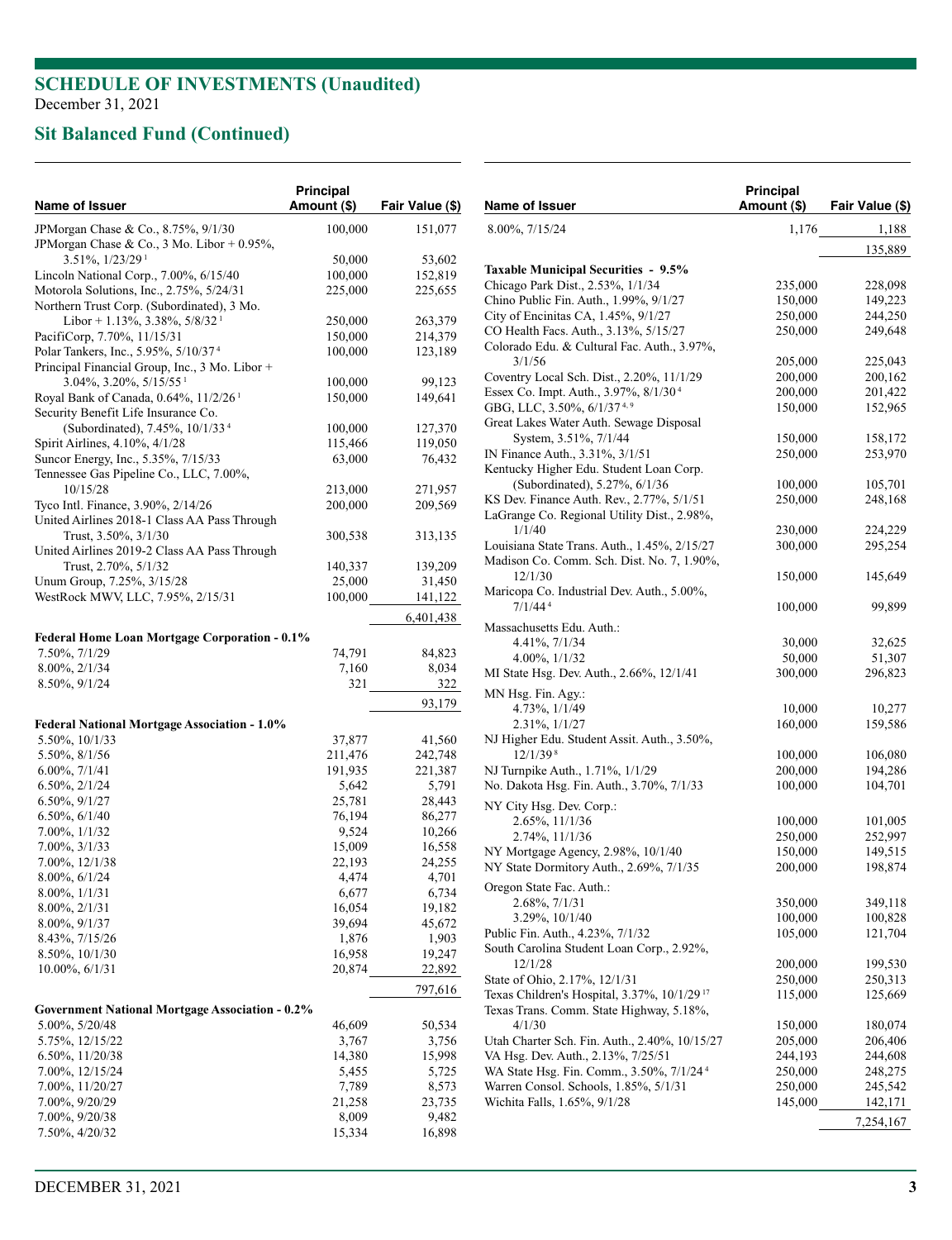# **Sit Balanced Fund (Continued)**

| <b>Name of Issuer</b>                                            | <b>Principal</b><br>Amount (\$) | Fair Value (\$) |
|------------------------------------------------------------------|---------------------------------|-----------------|
| U.S. Treasury / Federal Agency Securities - 7.3%                 |                                 |                 |
| U.S. Treasury Bill 0.01%, 1/25/22 <sup>6</sup>                   | 500,000                         | 499,994         |
| U.S. Treasury Strip 1.97%, 11/15/50 <sup>6</sup>                 | 1,800,000                       | 1,034,452       |
| U.S. Treasury Strip 2.18%, 8/15/47 <sup>6</sup>                  | 650,000                         | 396,185         |
| United States Treasury Inflation Bonds:                          |                                 |                 |
| $0.13\%, 1/15/23$                                                | 1,827,377                       | 1,887,195       |
| $0.13\%, 1/15/30$                                                | 107,504                         | 119,363         |
| $0.13\%, 7/15/30$                                                | 107,878                         | 120,743         |
| $0.63\%, 1/15/24$                                                | 1,422,480                       | 1,513,886       |
|                                                                  |                                 |                 |
|                                                                  |                                 | 5,571,818       |
| <b>Total Bonds</b><br>(cost \$23,548,525)                        |                                 | 23,662,184      |
|                                                                  |                                 |                 |
| <b>Name of Issuer</b>                                            | Quantity                        | Fair Value (\$) |
|                                                                  |                                 |                 |
| <b>Investment Companies 1.7%</b>                                 |                                 |                 |
| BlackRock Enhanced Government Fund                               | 4,886                           | 61,417          |
| <b>BlackRock Income Trust</b>                                    | 19,400                          | 109,610         |
| DoubleLine Opportunistic Credit Fund                             | 10,411                          | 199,579         |
| Eaton Vance Short Duration Div. Inc. Fund                        | 6,641                           | 88,126          |
| Franklin, Ltd. Duration, Income Trust                            | 1,300                           | 11,817          |
| Nuveen Multi-Market Income Fund, Inc.                            | 3,953                           | 29,964          |
| Putnam Master Intermediate Income Trust                          | 61,000                          | 240,950         |
| Putnam Premier Income Trust                                      | 81,475                          | 347,898         |
| WA Inflation-Linked Opp. & Inc. Fund                             | 4,709                           | 63,948          |
| WA Inflation-Linked Sec. & Inc. Fund                             | 10,953                          | 145,127         |
| <b>Total Investment Companies</b><br>(cost: \$1,315,178)         |                                 | 1,298,436       |
| <b>Short-Term Securities - 5.3%</b>                              |                                 |                 |
| Fidelity Inst. Money Mkt. Gvt. Fund, 0.01%<br>(cost \$4,034,722) | 4,034,722                       | 4,034,722       |
| Total Investments in Securities - 100.8%<br>(cost \$53,297,923)  |                                 | 77,331,741      |
| Other Assets and Liabilities, net - (0.8)%                       |                                 | (597, 253)      |
| Total Net Assets - 100.0%                                        |                                 | \$76,734,488    |